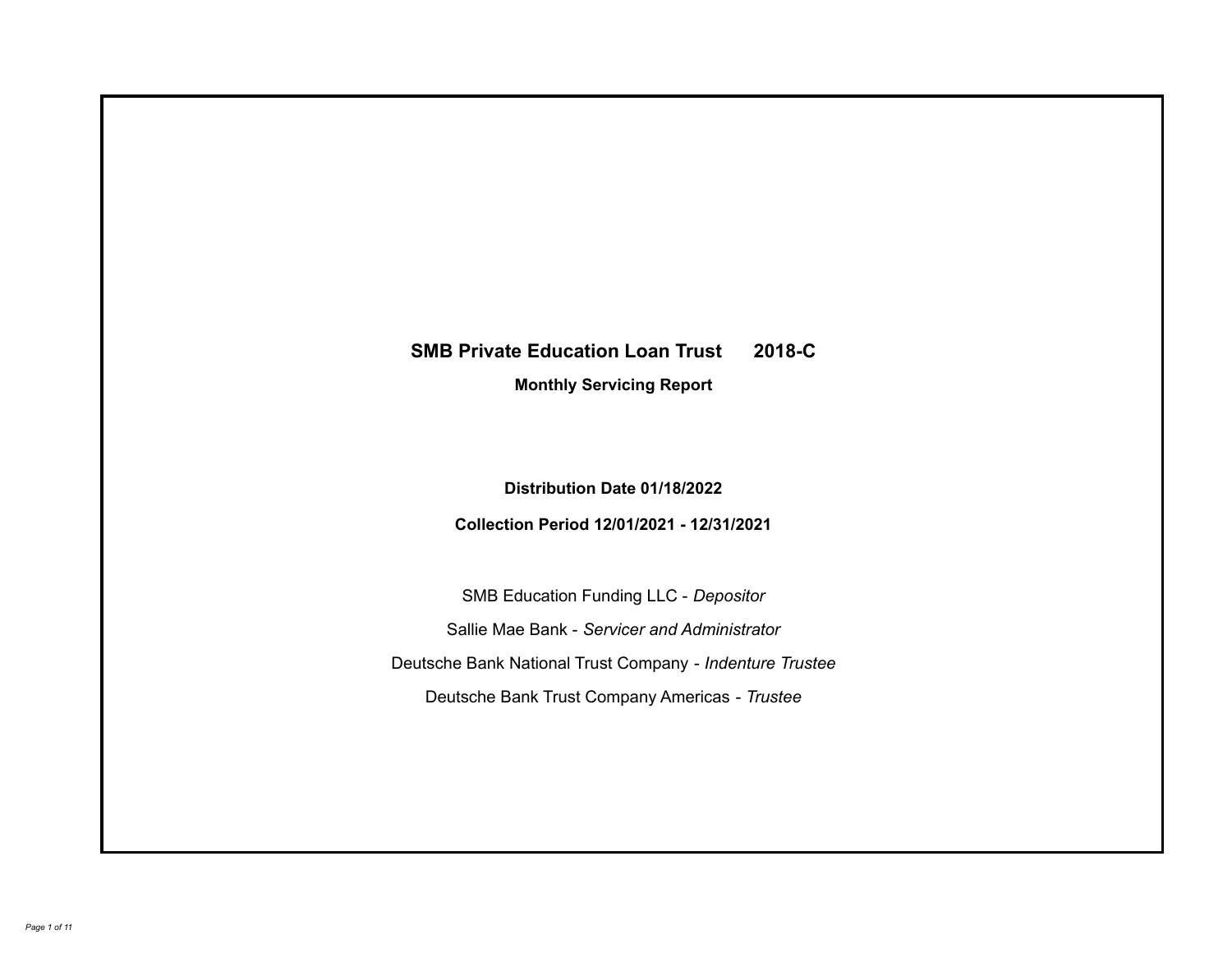A

| A            | <b>Student Loan Portfolio Characteristics</b> |                                                 | <b>Settlement Date</b><br>09/19/2018 | 11/30/2021       | 12/31/2021       |
|--------------|-----------------------------------------------|-------------------------------------------------|--------------------------------------|------------------|------------------|
|              | <b>Principal Balance</b>                      |                                                 | \$557,492,029.76                     | \$326,904,776.19 | \$320,616,564.14 |
|              | Interest to be Capitalized Balance            |                                                 | 38,025,828.51                        | 16,561,623.22    | 15,041,961.27    |
|              | Pool Balance                                  |                                                 | \$595,517,858.27                     | \$343,466,399.41 | \$335,658,525.41 |
|              |                                               |                                                 |                                      |                  |                  |
|              | Weighted Average Coupon (WAC)                 |                                                 | 9.62%                                | 8.21%            | 8.21%            |
|              | Weighted Average Remaining Term               |                                                 | 137.72                               | 129.11           | 128.85           |
|              | Number of Loans                               |                                                 | 48,318                               | 28,956           | 28,458           |
|              | Number of Borrowers                           |                                                 | 46,914                               | 28,197           | 27,710           |
|              | Pool Factor                                   |                                                 |                                      | 0.576752476      | 0.563641410      |
|              |                                               | Since Issued Total Constant Prepayment Rate (1) |                                      | 12.78%           | 12.90%           |
|              |                                               |                                                 |                                      |                  |                  |
| B            | <b>Debt Securities</b>                        | <b>Cusip/Isin</b>                               | 12/15/2021                           |                  | 01/18/2022       |
|              | A <sub>2</sub> A                              | 78449QAB3                                       | \$145,731,975.84                     |                  | \$141,810,130.87 |
|              | A2B                                           | 78449QAC1                                       | \$71,867,823.72                      |                  | \$69,933,763.19  |
|              | В                                             | 78449QAD9                                       | \$40,000,000.00                      |                  | \$40,000,000.00  |
|              |                                               |                                                 |                                      |                  |                  |
| $\mathsf{C}$ | <b>Certificates</b>                           | <b>Cusip/Isin</b>                               | 12/15/2021                           |                  | 01/18/2022       |
|              | Residual                                      | 78449Q107                                       | \$100,000.00                         |                  | \$100,000.00     |
|              |                                               |                                                 |                                      |                  |                  |
| D            | <b>Account Balances</b>                       |                                                 | 12/15/2021                           |                  | 01/18/2022       |
|              | Reserve Account Balance                       |                                                 | \$1,508,827.00                       |                  | \$1,508,827.00   |
|              |                                               |                                                 |                                      |                  |                  |
| E            | <b>Asset / Liability</b>                      |                                                 | 12/15/2021                           |                  | 01/18/2022       |
|              | Overcollateralization Percentage              |                                                 | 25.00%                               |                  | 25.00%           |

Actual Overcollateralization Amount \$85,866,599.85 Specified Overcollateralization Amount

(1) For additional information, see 'Since Issued CPR Methodology' found in section VIII of this report .

\$83,914,631.35 \$83,914,631.35

\$85,866,599.85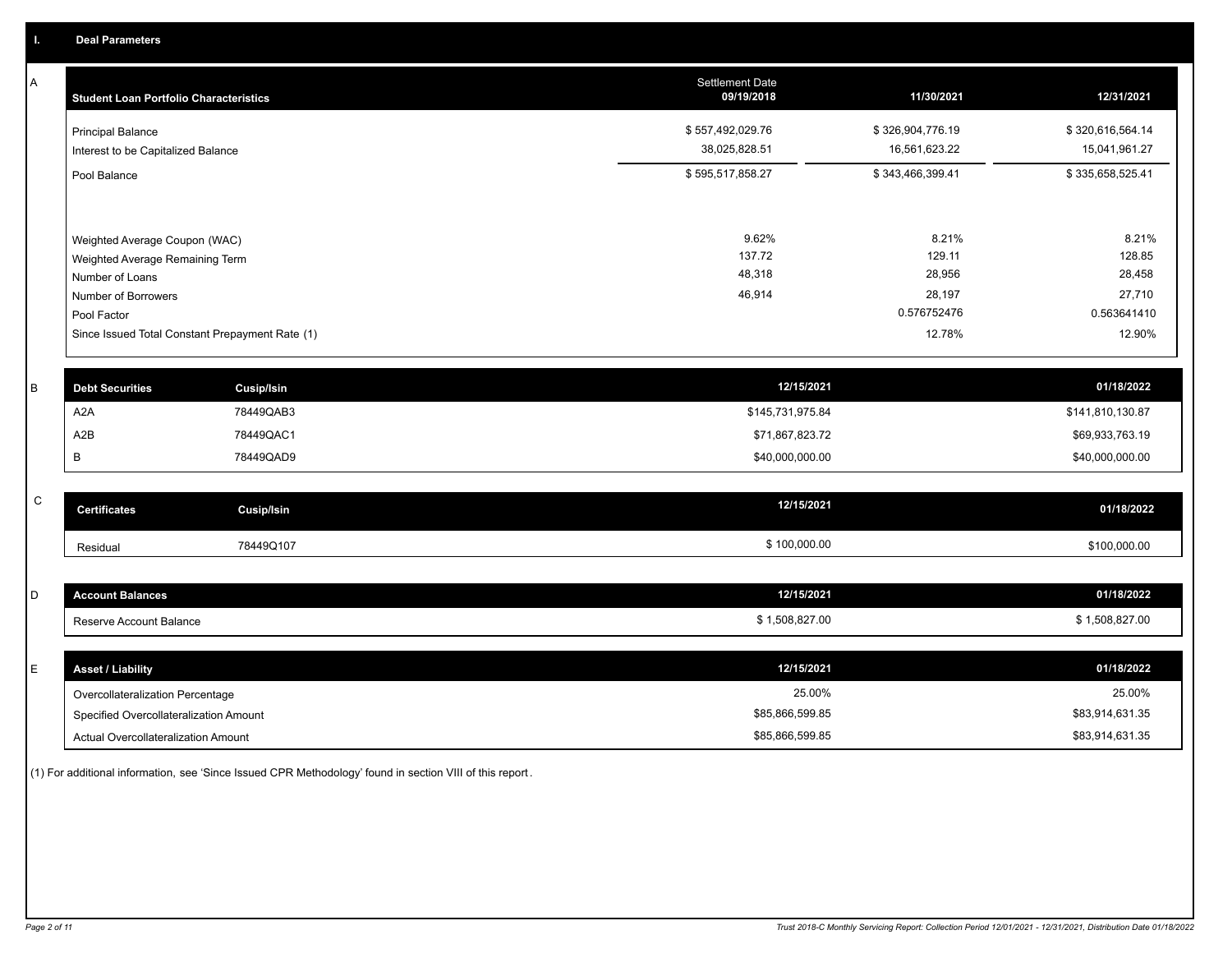# **II. 2018-C Trust Activity 12/01/2021 through 12/31/2021**

| A | <b>Student Loan Principal Receipts</b> |                |
|---|----------------------------------------|----------------|
|   | <b>Borrower Principal</b>              | 7,681,531.44   |
|   | Seller Principal Reimbursement         | 0.00           |
|   | Servicer Principal Reimbursement       | 0.00           |
|   | <b>Other Principal Deposits</b>        | 202,921.30     |
|   | <b>Total Principal Receipts</b>        | \$7,884,452.74 |

#### B **Student Loan Interest Receipts**

| <b>Total Interest Receipts</b>  | \$1,761,448.66 |
|---------------------------------|----------------|
| <b>Other Interest Deposits</b>  | 4.159.20       |
| Servicer Interest Reimbursement | 0.00           |
| Seller Interest Reimbursement   | 0.00           |
| Borrower Interest               | 1,757,289.46   |

| C       | <b>Recoveries on Realized Losses</b>                             | \$61,680.29    |
|---------|------------------------------------------------------------------|----------------|
| D       | <b>Investment Income</b>                                         | \$206.92       |
| Е.      | <b>Funds Borrowed from Next Collection Period</b>                | \$0.00         |
| F.      | Funds Repaid from Prior Collection Period                        | \$0.00         |
| G       | Loan Sale or Purchase Proceeds                                   | \$0.00         |
| H       | Initial Deposits to Distribution Account                         | \$0.00         |
|         | <b>Excess Transferred from Other Accounts</b>                    | \$0.00         |
| J       | <b>Borrower Benefit Reimbursements</b>                           | \$0.00         |
| Κ       | <b>Other Deposits</b>                                            | \$0.00         |
|         | <b>Other Fees Collected</b>                                      | \$0.00         |
| м       | <b>AVAILABLE FUNDS</b>                                           | \$9,707,788.61 |
| N       | Non-Cash Principal Activity During Collection Period             | \$1,596,240.69 |
| $\circ$ | Aggregate Purchased Amounts by the Depositor, Servicer or Seller | \$207,080.50   |
| P       | Aggregate Loan Substitutions                                     | \$0.00         |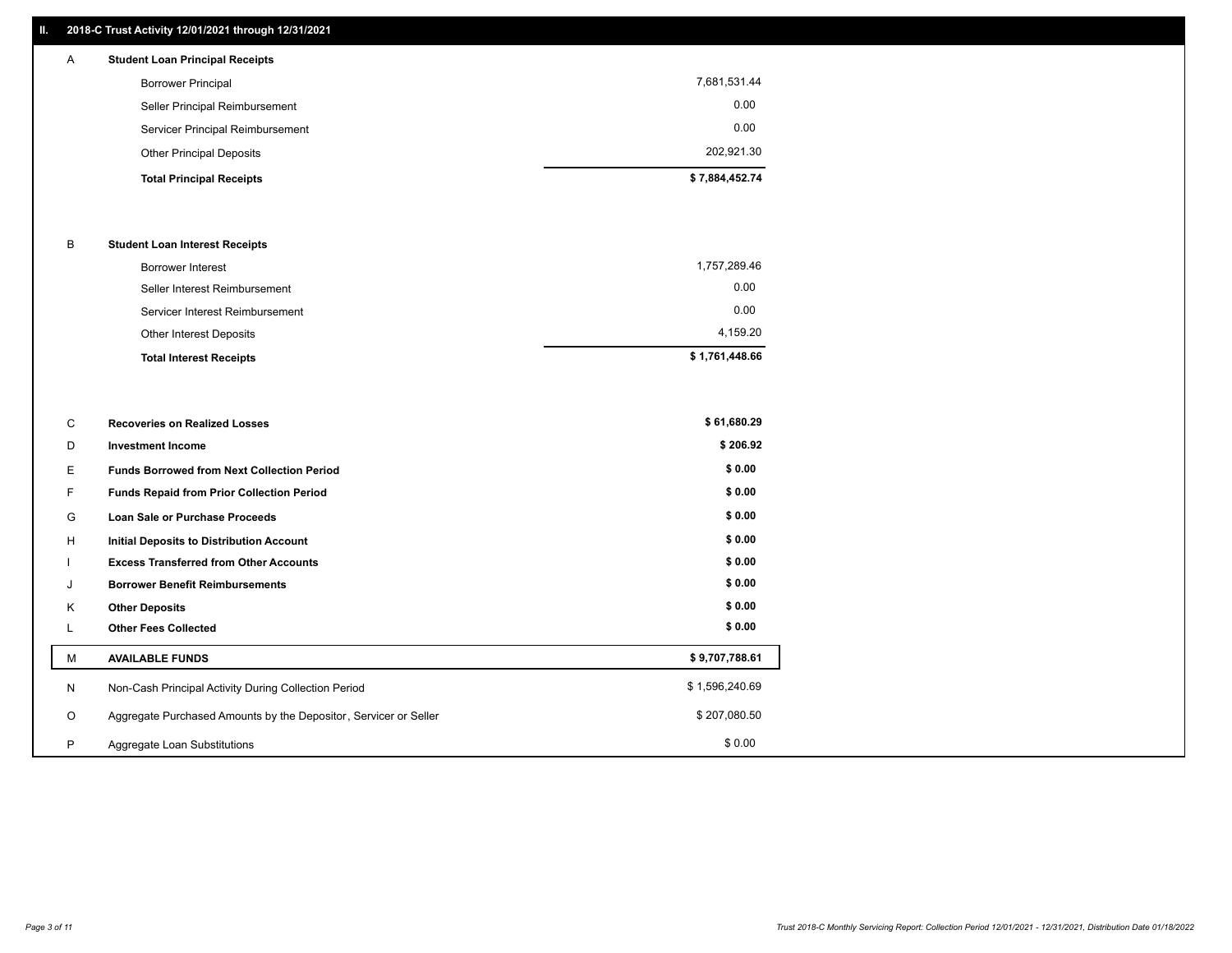| <b>Loans by Repayment Status</b> |                       |                          |            |                                                                  |                |                            |                          |         |                                                           |                |                            |
|----------------------------------|-----------------------|--------------------------|------------|------------------------------------------------------------------|----------------|----------------------------|--------------------------|---------|-----------------------------------------------------------|----------------|----------------------------|
|                                  |                       |                          | 12/31/2021 |                                                                  |                | 11/30/2021                 |                          |         |                                                           |                |                            |
|                                  |                       | <b>Wtd Avg</b><br>Coupon | # Loans    | <b>Principal and</b><br><b>Interest Accrued</b><br>to Capitalize | % of Principal | % of Loans in<br>Repay (1) | <b>Wtd Avg</b><br>Coupon | # Loans | Principal and<br><b>Interest Accrued</b><br>to Capitalize | % of Principal | % of Loans in<br>Repay (1) |
| INTERIM:                         | IN SCHOOL             | 9.40%                    | 1,235      | \$19,849,564.27                                                  | 5.914%         | $-$ %                      | 9.39%                    | 1,319   | \$20,990,103.54                                           | 6.111%         | $-$ %                      |
|                                  | GRACE                 | 9.41%                    | 367        | \$5,746,564.15                                                   | 1.712%         | $-$ %                      | 9.42%                    | 518     | \$8,358,623.00                                            | 2.434%         | $-$ %                      |
|                                  | <b>DEFERMENT</b>      | 8.87%                    | 1,889      | \$26,782,113.05                                                  | 7.979%         | $-$ %                      | 8.86%                    | 1,979   | \$28,011,007.06                                           | 8.155%         | $-$ %                      |
| <b>REPAYMENT:</b>                | <b>CURRENT</b>        | 8.01%                    | 23,723     | \$264,935,895.94                                                 | 78.930%        | 93.524%                    | 8.01%                    | 24,047  | \$270,201,080.33                                          | 78.669%        | 94.441%                    |
|                                  | 30-59 DAYS DELINQUENT | 8.98%                    | 497        | \$7,433,929.33                                                   | 2.215%         | 2.624%                     | 8.71%                    | 378     | \$5,356,934.31                                            | 1.560%         | 1.872%                     |
|                                  | 60-89 DAYS DELINQUENT | 8.26%                    | 216        | \$3,292,284.43                                                   | 0.981%         | 1.162%                     | 8.30%                    | 187     | \$2,788,379.93                                            | 0.812%         | 0.975%                     |
|                                  | 90+ DAYS DELINQUENT   | 8.12%                    | 113        | \$1,638,243.70                                                   | 0.488%         | 0.578%                     | 8.17%                    | 100     | \$1,534,964.95                                            | 0.447%         | 0.537%                     |
|                                  | <b>FORBEARANCE</b>    | 8.03%                    | 418        | \$5,979,930.54                                                   | 1.782%         | 2.111%                     | 7.92%                    | 428     | \$6,225,306.29                                            | 1.812%         | 2.176%                     |
| <b>TOTAL</b>                     |                       |                          | 28,458     | \$335,658,525.41                                                 | 100.00%        | 100.00%                    |                          | 28,956  | \$343,466,399.41                                          | 100.00%        | 100.00%                    |

Percentages may not total 100% due to rounding \*

1 Loans classified in "Repayment" include any loan for which interim interest only, \$25 fixed payments or full principal and interest payments are due.

|                         |                                                                                                                              |                          | <b>Loans by Borrower Status</b> |                                                                  |                |                                |                          |         |                                                                  |                |                                |
|-------------------------|------------------------------------------------------------------------------------------------------------------------------|--------------------------|---------------------------------|------------------------------------------------------------------|----------------|--------------------------------|--------------------------|---------|------------------------------------------------------------------|----------------|--------------------------------|
|                         |                                                                                                                              |                          |                                 | 12/31/2021                                                       |                |                                | 11/30/2021               |         |                                                                  |                |                                |
|                         |                                                                                                                              | <b>Wtd Avg</b><br>Coupon | # Loans                         | <b>Principal and</b><br><b>Interest Accrued</b><br>to Capitalize | % of Principal | % of Loans in<br>P&I Repay (2) | <b>Wtd Avg</b><br>Coupon | # Loans | <b>Principal and</b><br><b>Interest Accrued</b><br>to Capitalize | % of Principal | % of Loans in<br>P&I Repay (2) |
| INTERIM:                | IN SCHOOL                                                                                                                    | 8.96%                    | 2,326                           | \$36,437,994.57                                                  | 10.856%        | $-$ %                          | 8.97%                    | 2,461   | \$38,342,124.31                                                  | 11.163%        | $-$ %                          |
|                         | <b>GRACE</b>                                                                                                                 | 8.95%                    | 643                             | \$10,248,678.77                                                  | 3.053%         | $-$ %                          | 8.89%                    | 1,000   | \$15,856,230.69                                                  | 4.617%         | $-$ %                          |
|                         | <b>DEFERMENT</b>                                                                                                             | 8.52%                    | 3,457                           | \$46,241,825.15                                                  | 13.776%        | $-$ %                          | 8.51%                    | 3,629   | \$48,195,745.43                                                  | 14.032%        | $-$ %                          |
| P&I REPAYMENT:          | <b>CURRENT</b>                                                                                                               | 7.97%                    | 20,832                          | \$224,984,171.20                                                 | 67.028%        | 92.689%                        | 7.96%                    | 20,808  | \$225,743,881.09                                                 | 65.725%        | 93.642%                        |
|                         | 30-59 DAYS DELINQUENT                                                                                                        | 8.99%                    | 464                             | \$6,984,573.73                                                   | 2.081%         | 2.878%                         | 8.72%                    | 355     | \$4,972,607.03                                                   | 1.448%         | 2.063%                         |
|                         | 60-89 DAYS DELINQUENT                                                                                                        | 8.26%                    | 209                             | \$3,197,030.01                                                   | 0.952%         | 1.317%                         | 8.32%                    | 183     | \$2,705,955.01                                                   | 0.788%         | 1.122%                         |
|                         | 90+ DAYS DELINQUENT                                                                                                          | 8.14%                    | 108                             | \$1,568,262.06                                                   | 0.467%         | 0.646%                         | 8.10%                    | 92      | \$1,424,549.56                                                   | 0.415%         | 0.591%                         |
|                         | FORBEARANCE                                                                                                                  | 8.04%                    | 419                             | \$5,995,989.92                                                   | 1.786%         | 2.470%                         | 7.92%                    | 428     | \$6,225,306.29                                                   | 1.812%         | 2.582%                         |
| <b>TOTAL</b><br>$\star$ | Percentages may not total 100% due to rounding                                                                               |                          | 28,458                          | \$335,658,525.41                                                 | 100.00%        | 100.00%                        |                          | 28,956  | \$343,466,399.41                                                 | 100.00%        | 100.00%                        |
|                         | 2 Loans classified in "P&I Repayment" includes only those loans for which scheduled principal and interest payments are due. |                          |                                 |                                                                  |                |                                |                          |         |                                                                  |                |                                |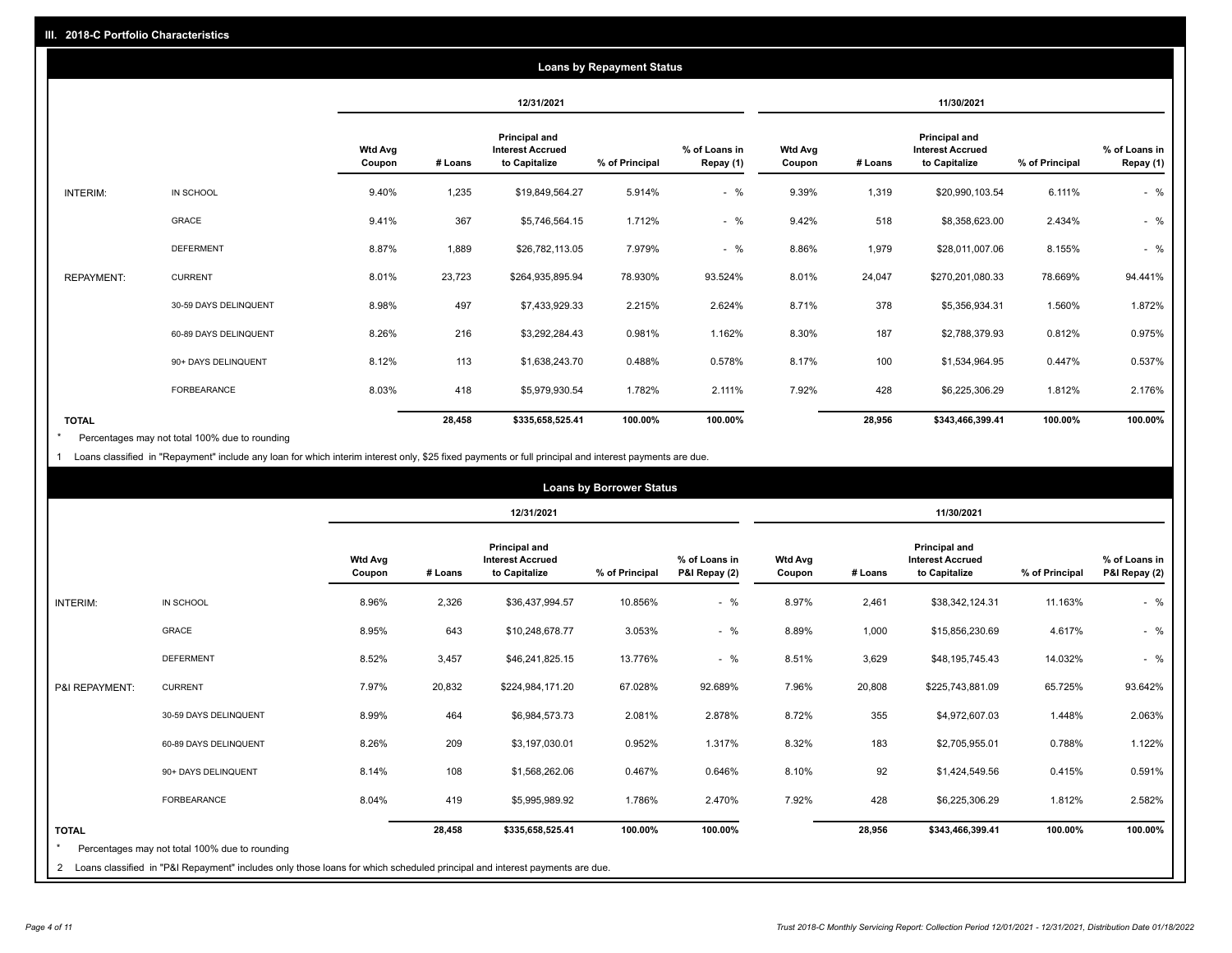|                                                                                                  | 12/31/2021       | 11/30/2021       |  |
|--------------------------------------------------------------------------------------------------|------------------|------------------|--|
| Pool Balance                                                                                     | \$335,658,525.41 | \$343,466,399.41 |  |
| Total # Loans                                                                                    | 28,458           | 28,956           |  |
| Total # Borrowers                                                                                | 27,710           | 28,197           |  |
| Weighted Average Coupon                                                                          | 8.21%            | 8.21%            |  |
| Weighted Average Remaining Term                                                                  | 128.85           | 129.11           |  |
| Percent of Pool - Cosigned                                                                       | 93.4%            | 93.3%            |  |
| Percent of Pool - Non Cosigned                                                                   | 6.6%             | 6.7%             |  |
| Borrower Interest Accrued for Period                                                             | \$2,241,102.58   | \$2,192,449.05   |  |
| Outstanding Borrower Interest Accrued                                                            | \$18,008,594.57  | \$19,485,497.61  |  |
| Gross Principal Realized Loss - Periodic *                                                       | \$326,974.28     | \$583,182.05     |  |
| Gross Principal Realized Loss - Cumulative *                                                     | \$15,735,465.58  | \$15,408,491.30  |  |
| Recoveries on Realized Losses - Periodic                                                         | \$61,680.29      | \$58,294.68      |  |
| Recoveries on Realized Losses - Cumulative                                                       | \$1,744,996.11   | \$1,683,315.82   |  |
| Net Losses - Periodic                                                                            | \$265,293.99     | \$524,887.37     |  |
| Net Losses - Cumulative                                                                          | \$13,990,469.47  | \$13,725,175.48  |  |
| Non-Cash Principal Activity - Capitalized Interest                                               | \$1,924,195.73   | \$3,588,580.18   |  |
| Since Issued Total Constant Prepayment Rate (CPR) (1)                                            | 12.90%           | 12.78%           |  |
| <b>Loan Substitutions</b>                                                                        | \$0.00           | \$0.00           |  |
| <b>Cumulative Loan Substitutions</b>                                                             | \$0.00           | \$0.00           |  |
| <b>Unpaid Servicing Fees</b>                                                                     | \$0.00           | \$0.00           |  |
| <b>Unpaid Administration Fees</b>                                                                | \$0.00           | \$0.00           |  |
| <b>Unpaid Carryover Servicing Fees</b>                                                           | \$0.00           | \$0.00           |  |
| Note Interest Shortfall                                                                          | \$0.00           | \$0.00           |  |
| Loans in Modification                                                                            | \$18,868,206.29  | \$18,993,961.69  |  |
| % of Loans in Modification as a % of Loans in Repayment (P&I)                                    | 7.97%            | 8.09%            |  |
|                                                                                                  |                  |                  |  |
| % Annualized Gross Principal Realized Loss - Periodic as a %<br>of Loans in Repayment (P&I) * 12 | 1.66%            | 2.98%            |  |
| % Gross Principal Realized Loss - Cumulative as a % of                                           |                  |                  |  |

\* In accordance with the Servicer's current policies and procedures, after September 1, 2017 loans subject to bankruptcy claims generally will not be reported as a charged- off unless and until they are delinquent for 120

2.64% 2.59%

(1) For additional information, see 'Since Issued CPR Methodology' found in section VIII of this report .

Original Pool Balance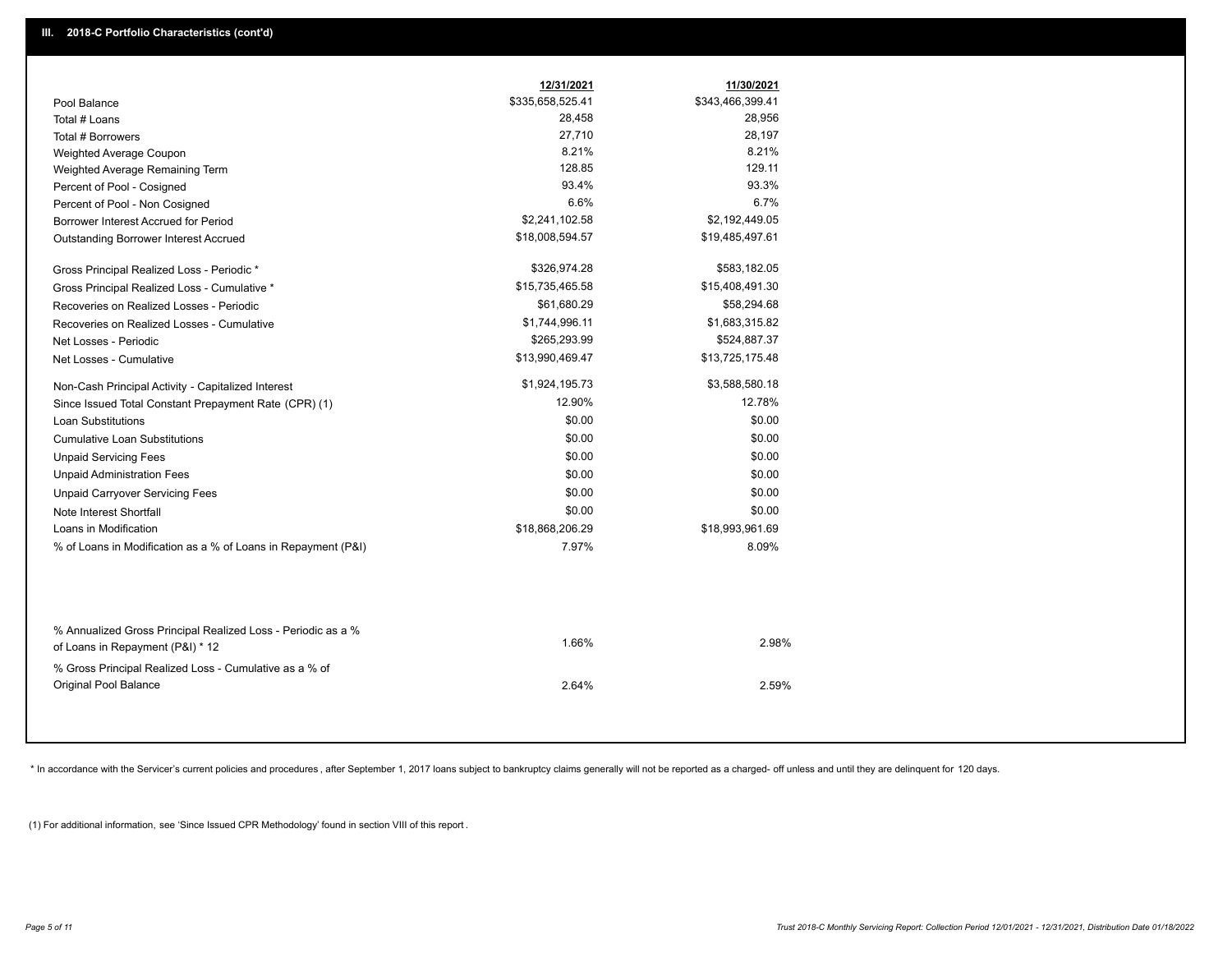## **Loan Program**

A

|                                    | Weighted<br>Average | # LOANS  | <b>\$ AMOUNT</b> | $%$ *    |
|------------------------------------|---------------------|----------|------------------|----------|
| - Smart Option Interest-Only Loans | 7.11%               | 6,390    | \$53,056,819.68  | 15.807%  |
| - Smart Option Fixed Pay Loans     | 8.22%               | 7,030    | \$99,403,799.84  | 29.615%  |
| - Smart Option Deferred Loans      | 8.53%               | 15,038   | \$183,197,905.89 | 54.579%  |
| - Other Loan Programs              | $0.00\%$            | $\Omega$ | \$0.00           | 0.000%   |
| <b>Total</b>                       | 8.21%               | 28,458   | \$335,658,525.41 | 100.000% |

\* Percentages may not total 100% due to rounding

B

C

**Index Type**

|                       | Weighted<br>Average | # LOANS | <b>\$ AMOUNT</b> | $%$ *     |
|-----------------------|---------------------|---------|------------------|-----------|
| - Fixed Rate Loans    | 9.10%               | 8,981   | \$115,670,720.15 | 34.461%   |
| - LIBOR Indexed Loans | 7.75%               | 19,477  | \$219,987,805.26 | 65.539%   |
| - Other Index Rates   | $0.00\%$            |         | \$0.00           | $0.000\%$ |
| <b>Total</b>          | 8.21%               | 28,458  | \$335,658,525.41 | 100.000%  |

\* Percentages may not total 100% due to rounding

# **Weighted Average Recent FICO**

| (2)<br>Wtd Avg Recent FICO Band | # LOANS     | <b>\$ AMOUNT</b> | $\frac{9}{6}$ * |
|---------------------------------|-------------|------------------|-----------------|
| $0 - 639$                       | 1,688       | \$20,068,150.36  | 5.979%          |
| 640 - 669                       | 1,623       | \$19,154,272.75  | 5.706%          |
| 670 - 699                       | 2,877       | \$34,701,514.05  | 10.338%         |
| 700 - 739                       | 6,030       | \$74,887,080.81  | 22.310%         |
| $740 +$                         | 16,240      | \$186,847,507.44 | 55.666%         |
| $N/A$ <sub>(1)</sub>            | $\mathbf 0$ | \$0.00           | $0.000\%$       |
| <b>Total</b>                    | 28,458      | \$335,658,525.41 | 100.000%        |
|                                 |             |                  |                 |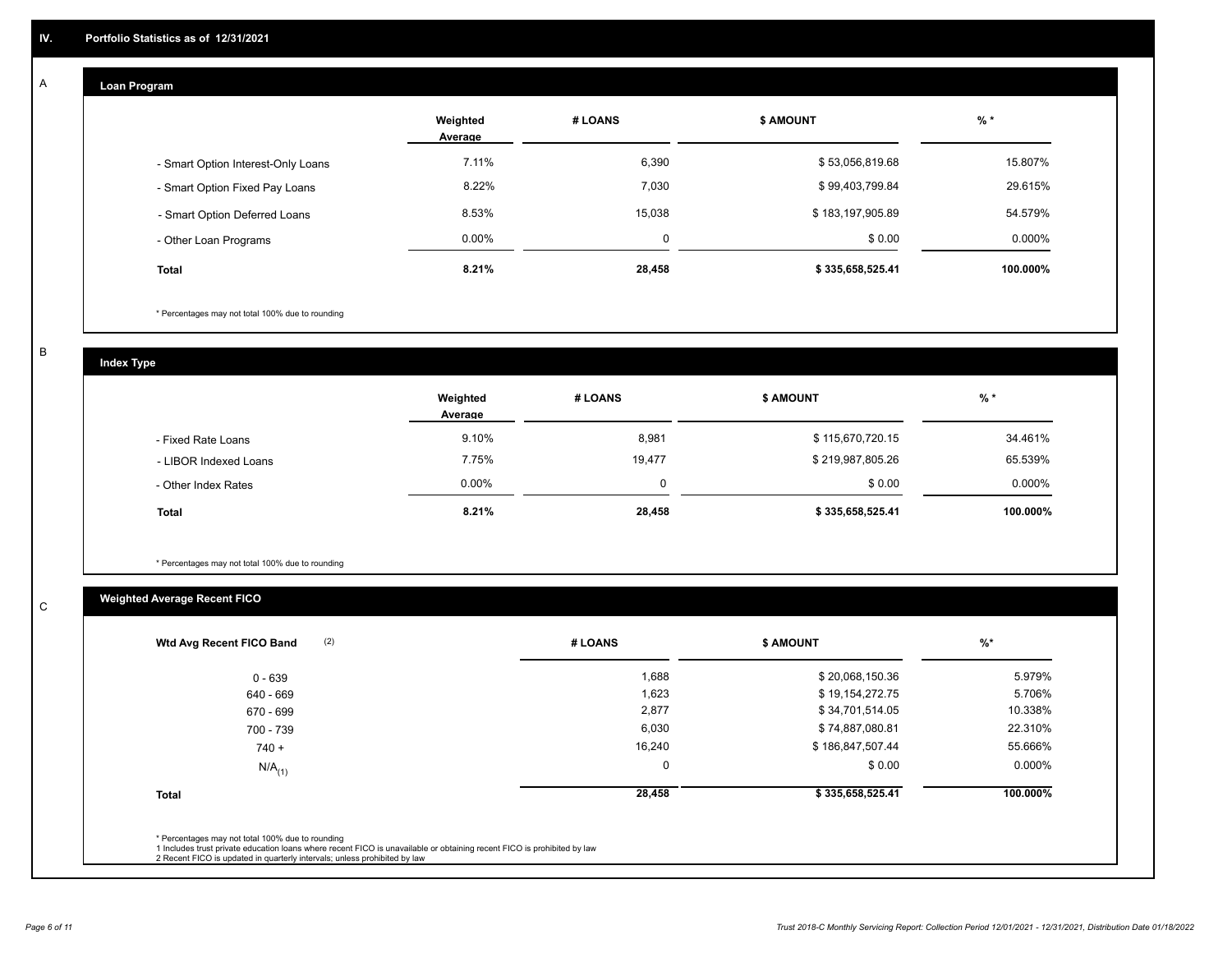| V. |       | 2018-C Reserve Account and Principal Distribution Calculations                  |                  |  |
|----|-------|---------------------------------------------------------------------------------|------------------|--|
| А. |       | <b>Reserve Account</b>                                                          |                  |  |
|    |       | Specified Reserve Account Balance                                               | \$1,508,827.00   |  |
|    |       | <b>Actual Reserve Account Balance</b>                                           | \$1,508,827.00   |  |
| В. |       | <b>Principal Distribution Amount</b>                                            |                  |  |
|    | i.    | Class A Notes Outstanding                                                       | \$217,599,799.56 |  |
|    | ii.   | Pool Balance                                                                    | \$335,658,525.41 |  |
|    | iii.  | First Priority Principal Distribution Amount (i - ii)                           | \$0.00           |  |
|    | iv.   | Class A and B Notes Outstanding                                                 | \$257,599,799.56 |  |
|    | ٧.    | First Priority Principal Distribution Amount                                    | \$0.00           |  |
|    | vi.   | Pool Balance                                                                    | \$335,658,525.41 |  |
|    | vii.  | Specified Overcollateralization Amount                                          | \$83,914,631.35  |  |
|    | viii. | Regular Principal Distribution Amount (if (iv > 0, (iv - v) - (vi - vii))       | \$5,855,905.50   |  |
|    | ix.   | Pool Balance                                                                    | \$335,658,525.41 |  |
|    | X.    | 10% of Initial Pool Balance                                                     | \$59,551,785.83  |  |
|    | xi.   | First Priority Principal Distribution Amount                                    | \$0.00           |  |
|    | xii.  | Regular Principal Distribution Amount                                           | \$5,855,905.50   |  |
|    | xiii. | Available Funds (after payment of waterfall items A through I)                  | \$2,993,085.36   |  |
|    | xiv.  | Additional Principal Distribution Amount (if(vi <= x,min(xiii, vi - xi - xii))) | \$0.00           |  |
|    |       |                                                                                 |                  |  |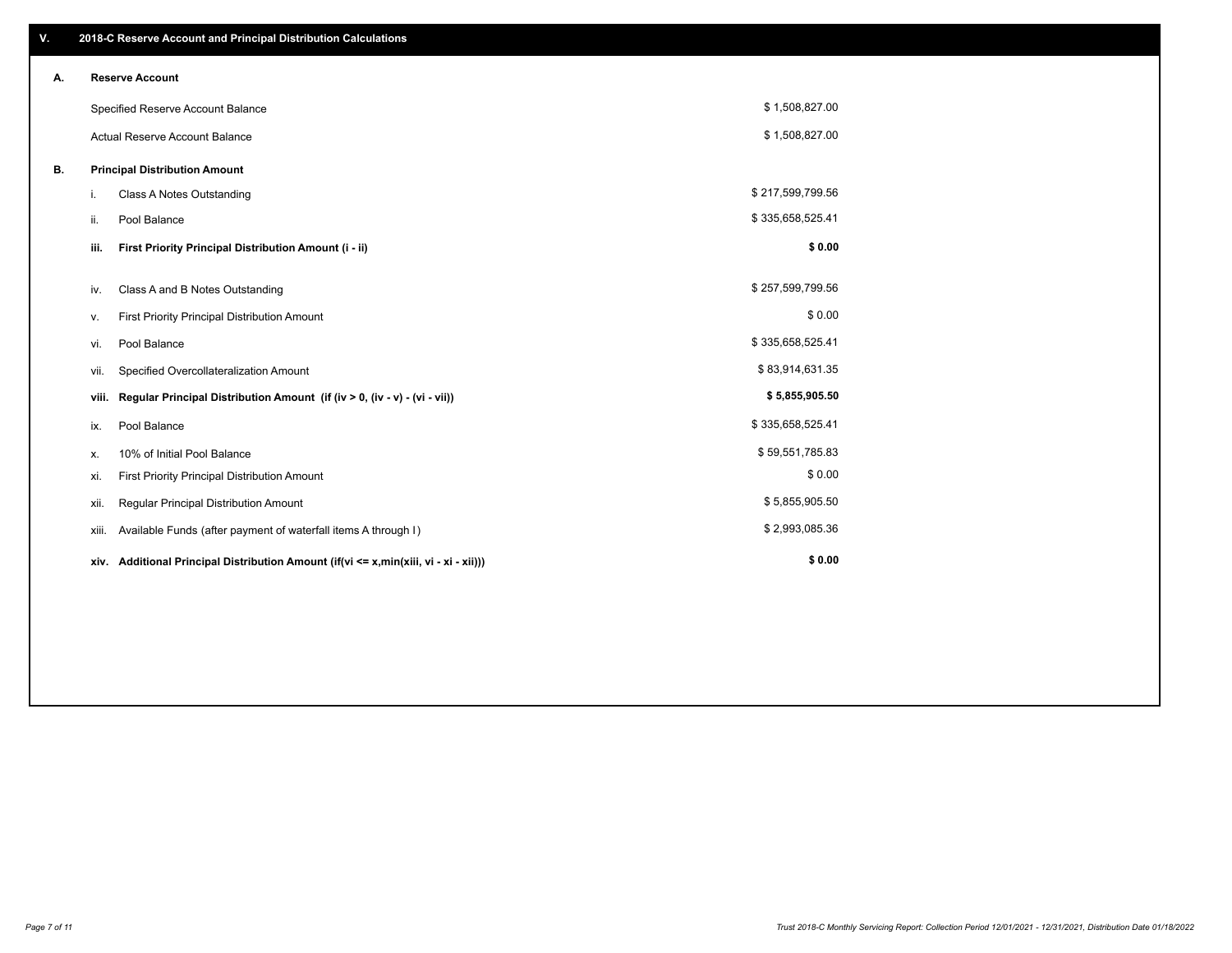|    |                                                         | Paid           | <b>Funds Balance</b> |
|----|---------------------------------------------------------|----------------|----------------------|
|    | <b>Total Available Funds</b>                            |                | \$9,707,788.61       |
| A  | <b>Trustee Fees</b>                                     | \$0.00         | \$9,707,788.61       |
| В  | <b>Servicing Fees</b>                                   | \$217,936.52   | \$9,489,852.09       |
| C  | i. Administration Fees                                  | \$8,333.00     | \$9,481,519.09       |
|    | ii. Unreimbursed Administrator Advances plus any Unpaid | \$0.00         | \$9,481,519.09       |
| D  | Class A Noteholders Interest Distribution Amount        | \$499,194.90   | \$8,982,324.19       |
| Е  | First Priority Principal Payment                        | \$0.00         | \$8,982,324.19       |
| F. | Class B Noteholders Interest Distribution Amount        | \$133,333.33   | \$8,848,990.86       |
| G  | <b>Reinstatement Reserve Account</b>                    | \$0.00         | \$8,848,990.86       |
| H  | Regular Principal Distribution                          | \$5,855,905.50 | \$2,993,085.36       |
|    | <b>Carryover Servicing Fees</b>                         | \$0.00         | \$2,993,085.36       |
| J  | Additional Principal Distribution Amount                | \$0.00         | \$2,993,085.36       |
| Κ  | Unpaid Expenses of Trustee                              | \$0.00         | \$2,993,085.36       |
| L  | Unpaid Expenses of Administrator                        | \$0.00         | \$2,993,085.36       |
| М  | Remaining Funds to the Residual Certificateholders      | \$2,993,085.36 | \$0.00               |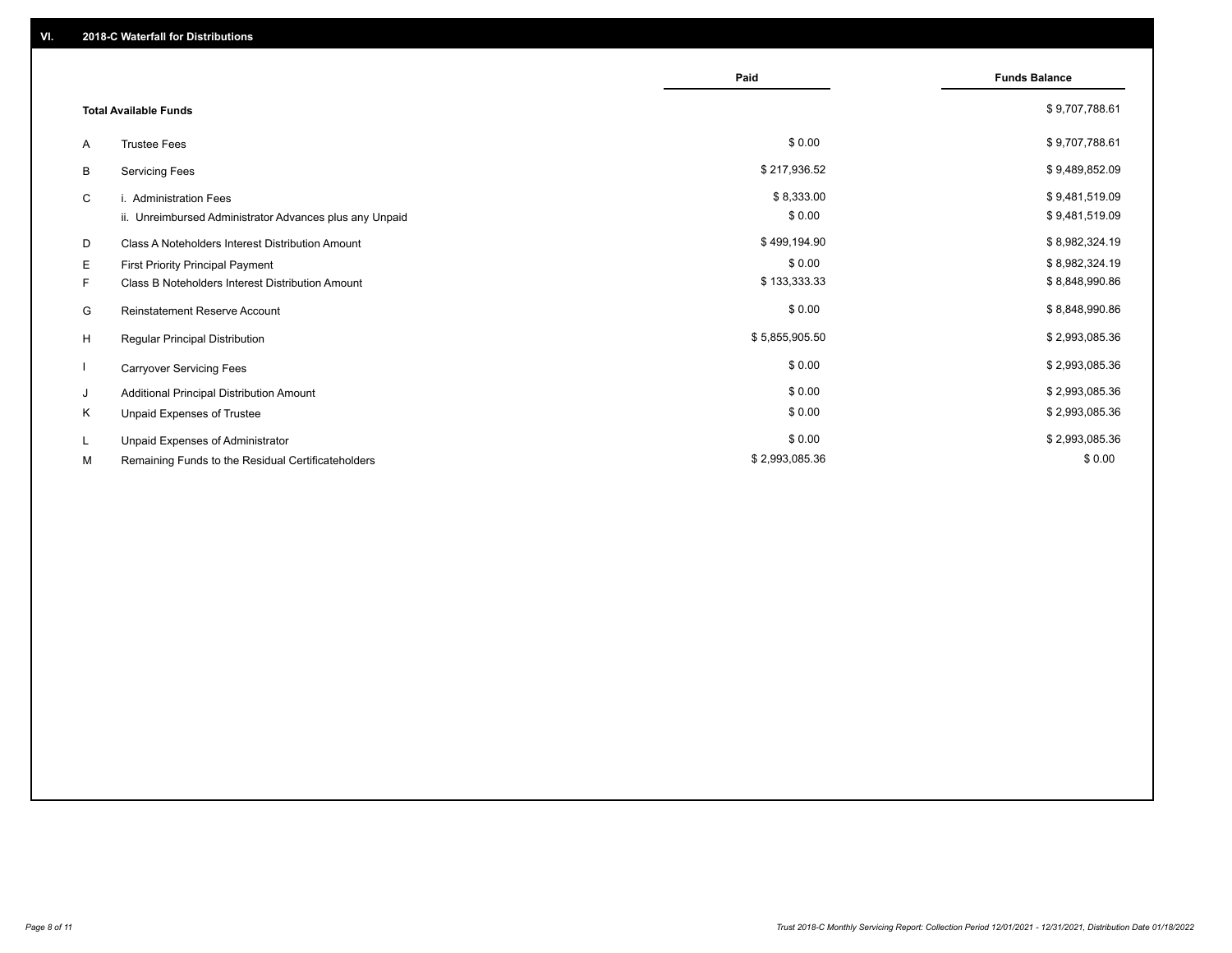| <b>Distribution Amounts</b>                                |                         |                         |                         |
|------------------------------------------------------------|-------------------------|-------------------------|-------------------------|
|                                                            | A <sub>2</sub> A        | A <sub>2</sub> B        | в                       |
| Cusip/Isin                                                 | 78449QAB3               | 78449QAC1               | 78449QAD9               |
| <b>Beginning Balance</b>                                   | \$145,731,975.84        | \$71,867,823.72         | \$40,000,000.00         |
| Index                                                      | <b>FIXED</b>            | <b>LIBOR</b>            | <b>FIXED</b>            |
| Spread/Fixed Rate                                          | 3.63%                   | 0.75%                   | 4.00%                   |
| Record Date (Days Prior to Distribution)                   | 1 NEW YORK BUSINESS DAY | 1 NEW YORK BUSINESS DAY | 1 NEW YORK BUSINESS DAY |
| <b>Accrual Period Begin</b>                                | 12/15/2021              | 12/15/2021              | 12/15/2021              |
| <b>Accrual Period End</b>                                  | 1/15/2022               | 1/18/2022               | 1/15/2022               |
| Daycount Fraction                                          | 0.08333333              | 0.09444444              | 0.08333333              |
| Interest Rate*                                             | 3.63000%                | 0.85975%                | 4.00000%                |
| <b>Accrued Interest Factor</b>                             | 0.003025000             | 0.000811986             | 0.003333333             |
| <b>Current Interest Due</b>                                | \$440,839.23            | \$58,355.67             | \$133,333.33            |
| Interest Shortfall from Prior Period Plus Accrued Interest | $\mathsf{\$}$ -         | $$ -$                   | $\mathsf{\$}$ -         |
| <b>Total Interest Due</b>                                  | \$440,839.23            | \$58,355.67             | \$133,333.33            |
| <b>Interest Paid</b>                                       | \$440,839.23            | \$58,355.67             | \$133,333.33            |
| <b>Interest Shortfall</b>                                  | $\mathsf{\$}$ -         | $$ -$                   | $\frac{1}{2}$           |
| <b>Principal Paid</b>                                      | \$3,921,844.97          | \$1,934,060.53          | $\frac{1}{2}$           |
| <b>Ending Principal Balance</b>                            | \$141,810,130.87        | \$69,933,763.19         | \$40,000,000.00         |
| Paydown Factor                                             | 0.017907968             | 0.017907968             | 0.000000000             |
| <b>Ending Balance Factor</b>                               | 0.647534844             | 0.647534844             | 1.000000000             |

\* Pay rates for Current Distribution. For the interest rates applicable to the next distribution date, please see https://www.salliemae.com/about/investors/data/SMBabrate.txt.

**VII. 2018-C Distributions**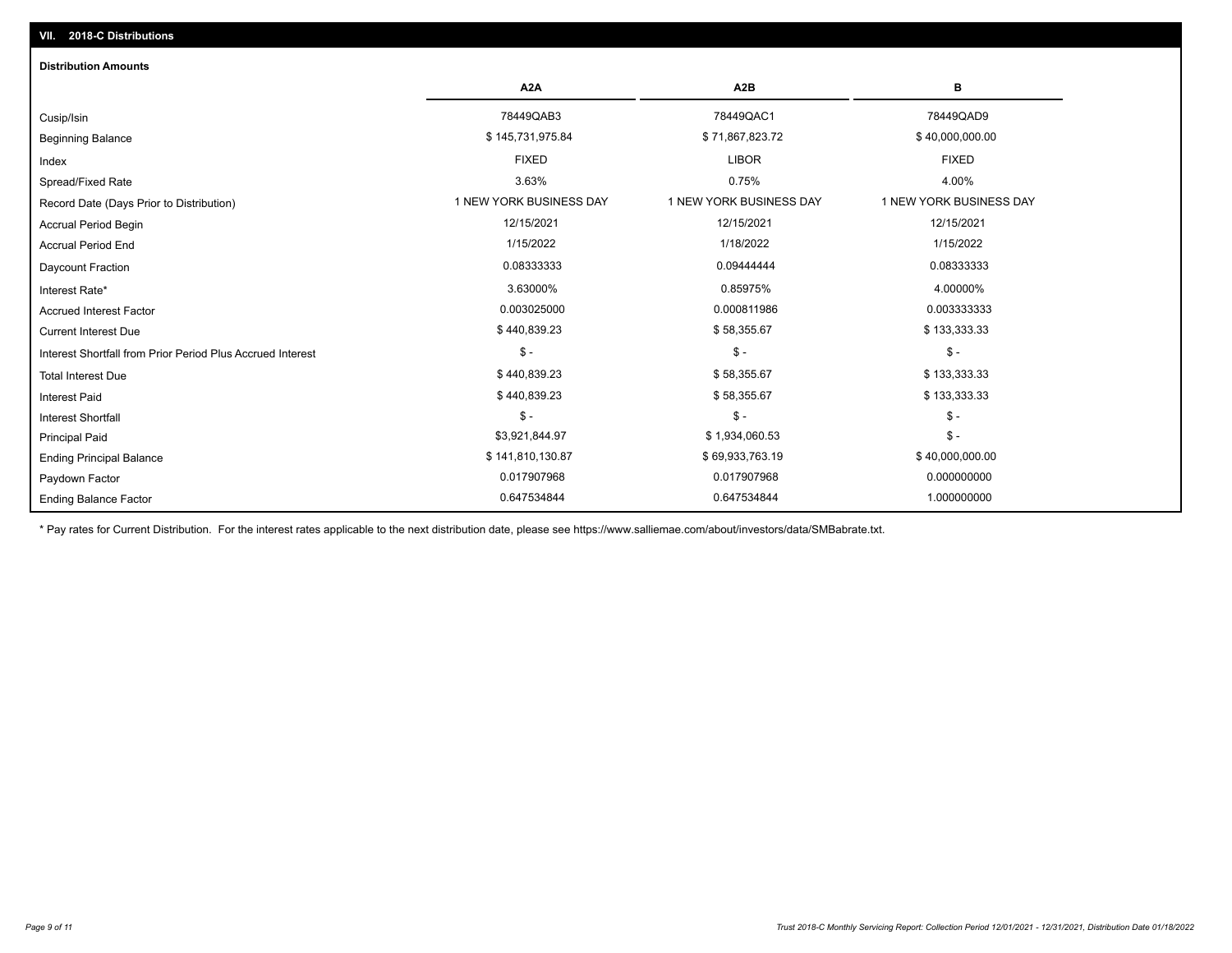## **Since Issued Total CPR**

$$
\text{total cPR} = 1 - \left(\frac{APB}{PPB}\right)^{\left(\frac{12}{MSC}\right)}
$$

APB = Actual period-end Pool Balance PPB = Projected period-end Pool Balance assuming no prepayments and no defaults Pool Balance = Sum(Principal Balance + Interest Accrued to Capitalize Balance) MSC = Months Since Cut-Off

I J Ι

### **Since-Issued Total Constant Prepayment Rate (CPR)**

Since-Issued Total CPR measures prepayments, both voluntary and involuntary, for a trust student loan pool over the life of a transaction. For each trust distribution, the actual month-end pool balance is compared against a month-end pool balance originally projected at issuance assuming no prepayments and defaults. For purposes of Since- Issued Total CPR calculations, projected period end pool balance assumes in-school status loans have up to a six month grace period before moving to repayment, grace status loans remain in grace status until their status end date and then to move to full principal and interest repayment, loans subject to interim interest or fixed payments during their in-school and grace period continue paying interim interest or fixed payments until full